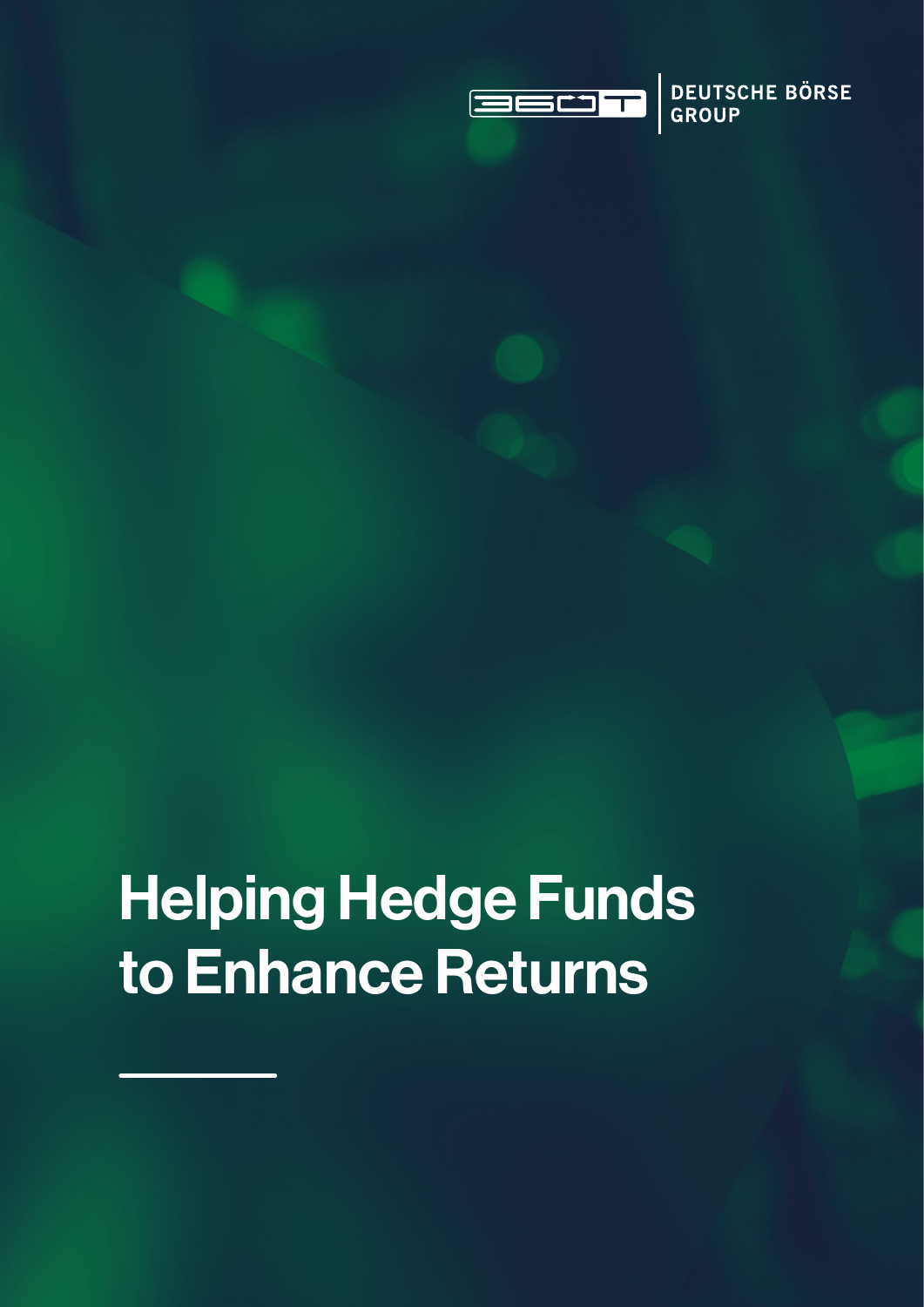# Helping Hedge Funds to Enhance Returns

360T is a multibank trading platform which offers access to FX and Metals trading, as well as Listed FX via Eurex. Our suite of products is designed to enhance hedge funds' execution capabilities through automation and improving market access, to help give an edge to fund performance.

# 360T Offers

#### Access to the Broadest Possible Range of FX Liquidity

- > 360T's technology provides a single point of access for trading FX Spot, NDFs, Forwards, Swaps and Options, in addition to Precious and Base Metals.
- With a global network of users spanning more than 75 different countries and including over 200 liquidity providers, 360T can help hedge funds access unique pools of liquidity.
- Our ECN platform, 360TGTX, allows funds to trade Spot FX and NDFs anonymously, through a seamless integration into the platform workflow.

#### Support for All Execution Models

- Clients have access to a series of Smart Order Routing protocols that optimise across RFS, Streaming, Full Amount, Disclosed and Anonymous liquidity.
- 360T hosts an extensive suite of Algos, giving clients access to 100+ strategies.
- A Reporting and Analytics suite is available to provide detailed feedback on the execution process and to monitor changes in execution quality over time.

#### Workflow Solutions

- 360T's Execution Management System (EMS) is a next generation workflow solution focused on reducing the need for system intervention in the execution process. Designed in close collaboration with hedge funds, this highly configurable system maximises the time spent on trading rather than process.
- Easily integrated into Order Management Systems (OMS), it supports the automation of FX across the entire trade lifecycle, helping funds to increase productivity, reduce operational risks and focus on the most value-add tasks on the trading desk.
- The EMS leverages 360T's award-winning suite of market data products to help enable notouch precision trading across a range of FX product types.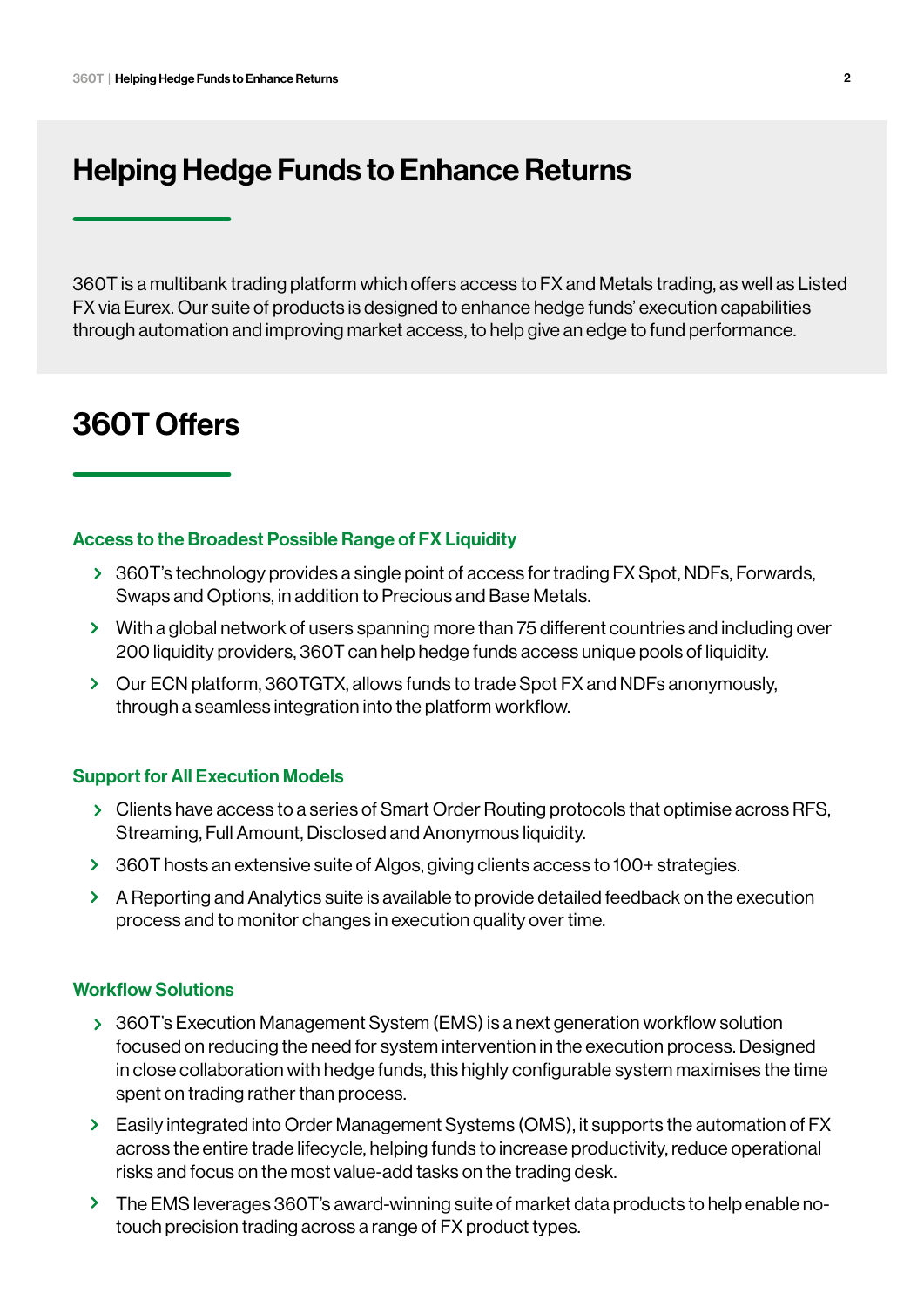# What Makes 360T Different

Unique Liquidity

The diverse universe of firms trading across 360T – which includes major banks, corporates, asset managers, hedge funds, retail brokers, regional banks, non-bank liquidity providers – means that there is a truly unique pool of liquidity available to interact with, all via a single access point.

#### Advanced Analytics

Having high-quality tools and data in place for analysis is vital to improving execution performance. 360T developed its analytics-as-a-service platform, Vantage, as a comprehensive range of reporting and analytics with this at the core of it.



FX Algos

360T has access to 20+ Algo Providers, allowing funds to access a wide range of sophisticated algo strategies in one place.



#### Market Data

360T's proprietary suite of data products gives hedge funds the edge they need when trading FX. It includes the award-winning Swaps Data Feed (SDF), the most accurate reflection of the FX Swap market available. Additionally, it offers unique directional Flows insight as well as Spot and Precious Metals feeds. The 360T Data products have been woven into the workflow of the platform to enable users to more effectively build and refine trading workflow, enhance price discovery and increase no-touch trading across FX instruments in a in low latency trading environment.



#### Liquidity Management

360T offers a team of dedicated liquidity management experts available 24/5 who are focused on helping hedge funds to curate and optimise liquidity access.



#### FX Futures & Clearing

Hedge funds can access Eurex FX Futures and Clearing directly from within the 360T platform. With the option of Classic FX Futures with monthly and quarterly deliveries, our innovative Rolling Spot Futures contract or off-exchange liquidity pools for trading Block Futures and Exchange for Physical (EFP). Funds also have the option to centrally clear their OTC NDFs, providing operational efficiencies through increased netting opportunities and lower margin rates compared to holding bilateral positions.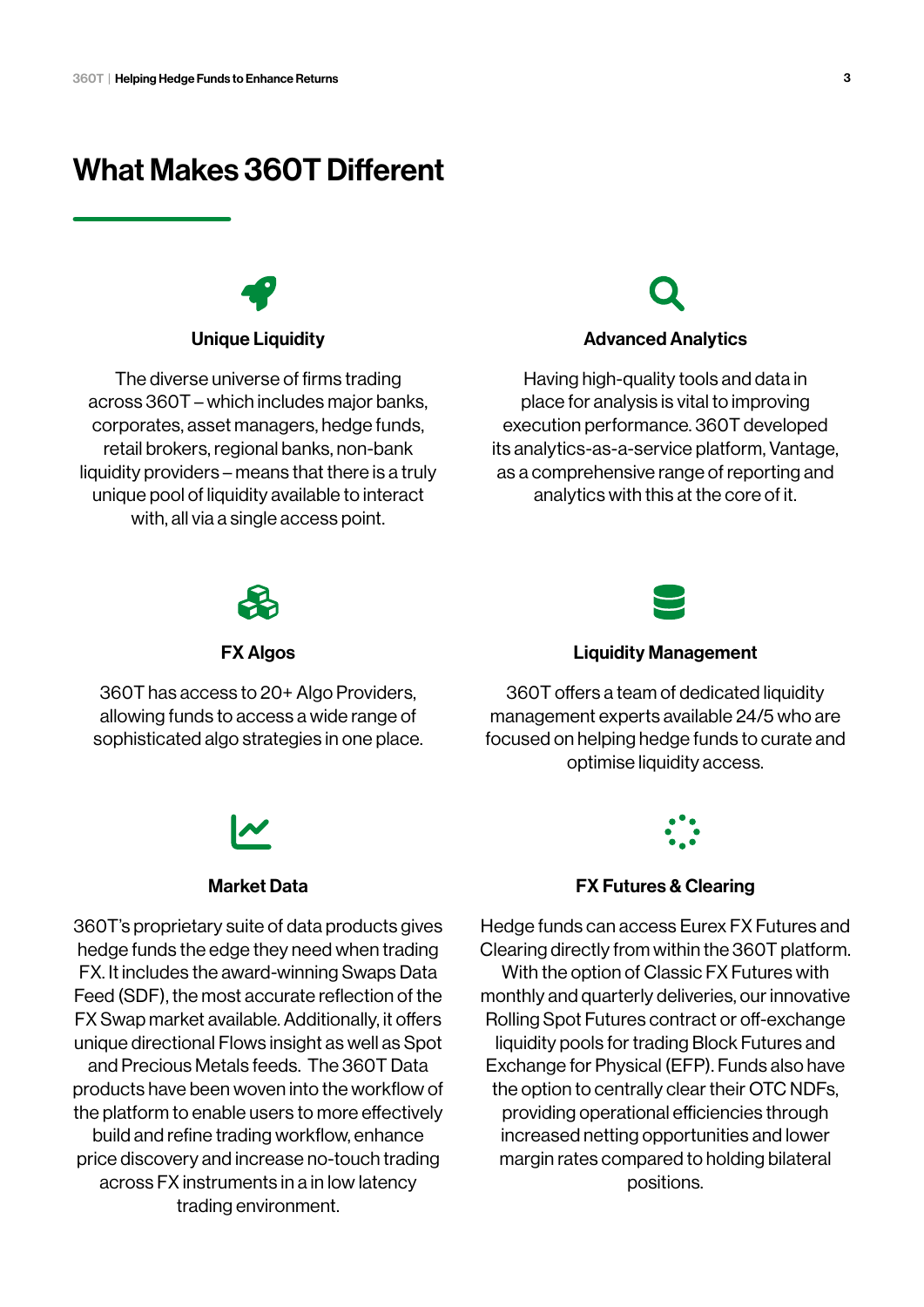# Key Benefits

- > Tighter spreads through simultaneous multi-dealer requests and competitive pricing
- Enhanced price discovery and tools designed to help demonstrate best execution
- Advanced aggregation functionalities across the 360T franchise
- $\triangleright$  Reduced operational risk via the automation of netting, staging and execution of trades
- > Sophisticated tools for Transaction Costs Analysis (TCA)
- **Dedicated local customer support and liquidity management teams**
- $\triangleright$  Unified STP export, providing one channel for dealing with the market
- $\geq$  Comprehensive reporting and audit capabilities

# Products at a Glance

Provides greater workflow efficiencies, FX automation, reduced operational risk and increased control.

# SuperSonic Trader

Offers real-time aggregation and matching of Streaming Spot FX and NDF liquidity from across both 360T's disclosed and undisclosed venue, 360TGTX.

#### $\mathbb{Z}^r$  [Find out more](https://www.360t.com/products/supersonic-trader/)

### **Bridge**

Multi-product access to Request For Stream across Swaps, Forwards, Spot, NDFs, Options, Base and Precious Metals, as well as access to third-party Algos

**子 [Find out more](https://www.360t.com/products/bridge/)** 

## EMS

Provides greater workflow efficiencies, FX automation, reduced operational risk and increased control.

#### **子 [Find out more](https://www.360t.com/products/ems/)**

## **Contact**

To learn more about how 360T is helping Hedge Funds please get in touch:

hedgefunds@360T.com